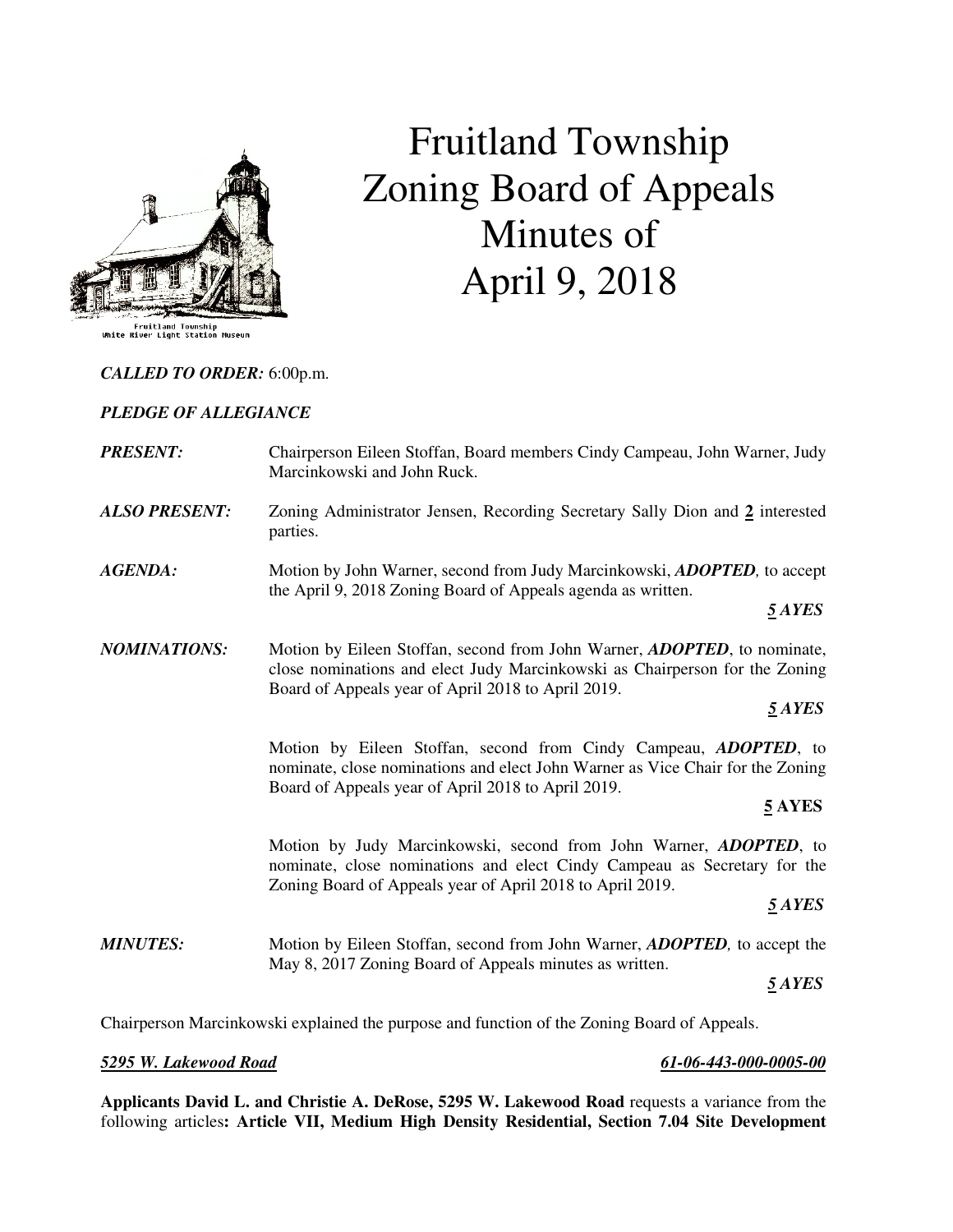**Standards, "**Front Yard Setbacks, Residential Uses, One-hundred (100) feet on arterial streets and fifty (50) feet on residential streets or less if the average setback requirements apply. See General Provisions (Average Setback Lines)" and **Article III, General Provisions, Section 3.23 Non-conforming Buildings, Structures and Uses (E) (1) Lots of Record,** "Lots of Record – Residential. Any parcel created or recorded prior to the effective date of this Ordinance, or amendment, in a district permitting a dwelling as a matter of right may be used for a single-family dwelling even though the lot area, lot width and/or dimensions are less than those required for the district in which the lot is located, provided that the dwelling and/or any other structures on the lot comply with the minimum floor area, height, lot coverage, and yard setbacks required in that district or those setbacks previously approved for subdivisions or condominiums being no less than thirty (30) feet for front and rear setbacks and ten (10) feet side yard setbacks." **(pursuant to section 19.03(C) of the Zoning Ordinance.**

> Motion by John Warner, second from Eileen Stoffan, *ADOPTED*, to *OPEN* public hearing at 6:10 p.m.

 *5 AYES* 

Applicant Dave DeRose, 5295 Lakewood Road, stated he is proposing a 6' X 22' covered porch on the front of his home. The house is fifty-five years old, the drive needs to be replaced so this would be a good time to do this addition. He stated he has a medical issue, progressive type, he is already needing a cane and is worried about accessibility. He is very familiar with ADA even though it is not for residential he does know what is required for certain things, i.e. wheelchair ramp, etc.

Board Member Warner asked about moving the proposed steps and what could eventually be the ramp to the other side from where it is proposed? Dave said this is a good suggestion.

Board Member Ruck asked if and when he needs a ramp would he need another variance.

Zoning Administrator Jensen explained not if it didn't extend over 10' into the front yard setback.

## *Public Comment:*

Jeff Goss, 5327 Lakewood Road, **supports**.

### *Correspondence:*

Michael Palmer, 5300 Lakewood Road, **supports**. Scott Erdman, 5401 South Shore Drive, **supports**.

> Motion by Eileen Stoffan, second from John Warner, *ADOPTED*, to *CLOSE* public hearing at 6:25 p.m.

 *5 AYES* 

### *Board Comments:*

Board Member Ruck believes this proposed variance request should be granted.

Board Member Campeau stated concerns with allowing encroachment into the front yard setback, she does however agree with Member Warner asking that the stairs and eventual ramp being moved to the other side from where it is proposed.

Board Member Warner stated he sees no issues with the proposed request.